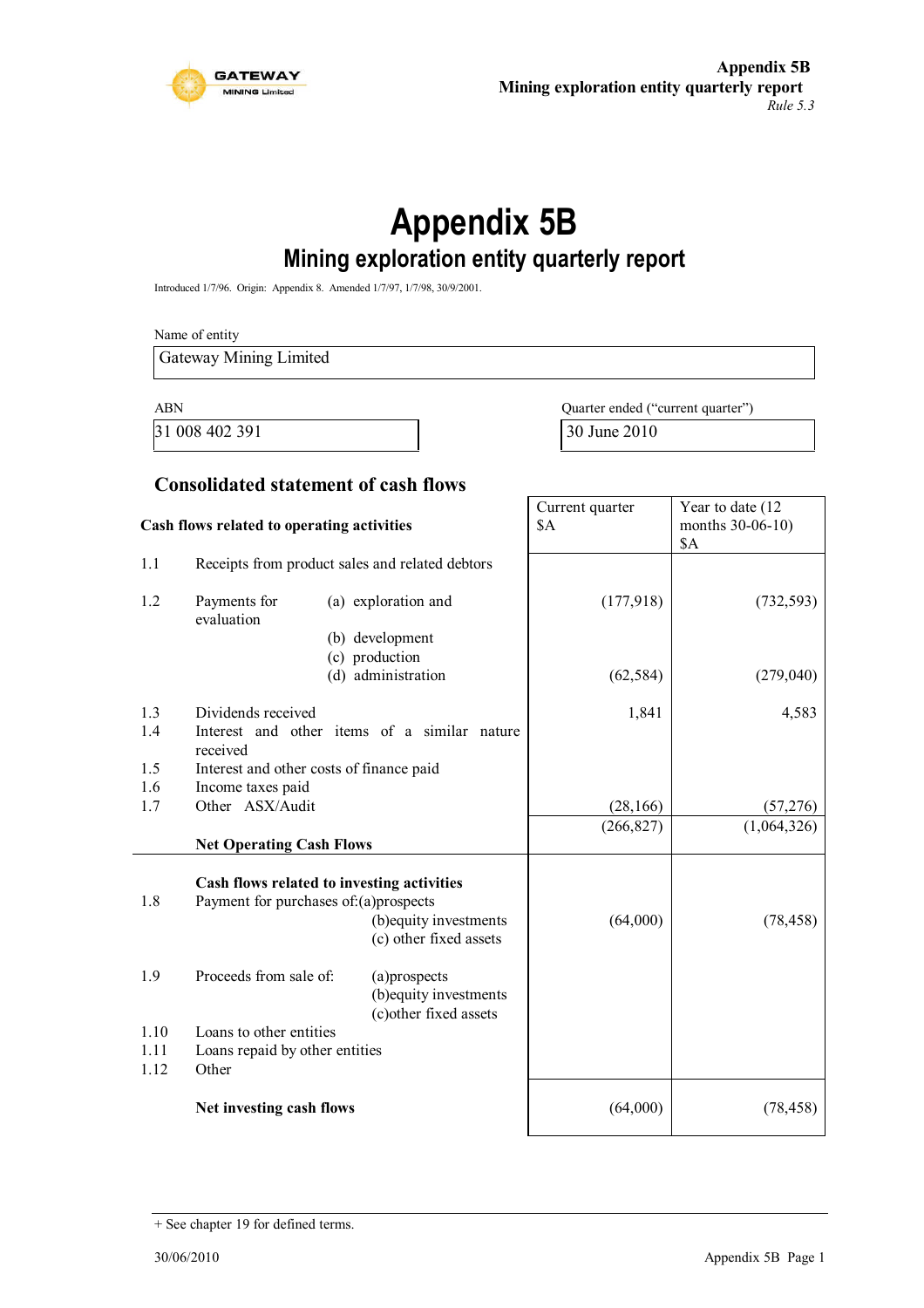

|              |                                                                                     | Current quarter<br>\$A | Year to date (12)<br>months 30-06-10) |
|--------------|-------------------------------------------------------------------------------------|------------------------|---------------------------------------|
|              |                                                                                     |                        | \$A                                   |
| 1.13         | Total operating and investing cash flows (brought)<br>forward)                      | (330, 827)             | (1, 142, 784)                         |
|              | Cash flows related to financing activities                                          |                        |                                       |
| 1.14         | Proceeds from issues of shares, options, etc.                                       |                        | 1,060,000                             |
| 1.15         | Proceeds from sale of forfeited shares                                              |                        |                                       |
| 1.16         | Proceeds from borrowings                                                            |                        |                                       |
| 1.17         | Repayment of borrowings                                                             |                        |                                       |
| 1.18         | Dividends paid                                                                      |                        |                                       |
| 1.19         | Other (provide details if material)                                                 |                        | (69,960)                              |
|              | Net financing cash flows                                                            |                        | 990,040                               |
|              | Net increase (decrease) in cash held                                                | (330, 827)             | (152, 744)                            |
| 1.20<br>1.21 | Cash at beginning of quarter/year to date<br>Exchange rate adjustments to item 1.20 | 411,499                | 233,416                               |
| 1.22         | Cash at end of quarter                                                              | 80,672                 | 80,672                                |

### **Payments to directors of the entity and associates of the directors Payments to related entities of the entity and associates of the related entities**

|                                                                          | Current quarter<br>\$Α |
|--------------------------------------------------------------------------|------------------------|
| 1.23<br>Aggregate amount of payments to the parties included in item 1.2 | 29,150                 |
| 1.24<br>Aggregate amount of loans to the parties included in item 1.10   |                        |

1.25 Explanation necessary for an understanding of the transactions

### **Non-cash financing and investing activities**

2.1 Details of financing and investing transactions which have had a material effect on consolidated assets and liabilities but did not involve cash flows

2.2 Details of outlays made by other entities to establish or increase their share in projects in which the reporting entity has an interest

<sup>+</sup> See chapter 19 for defined terms.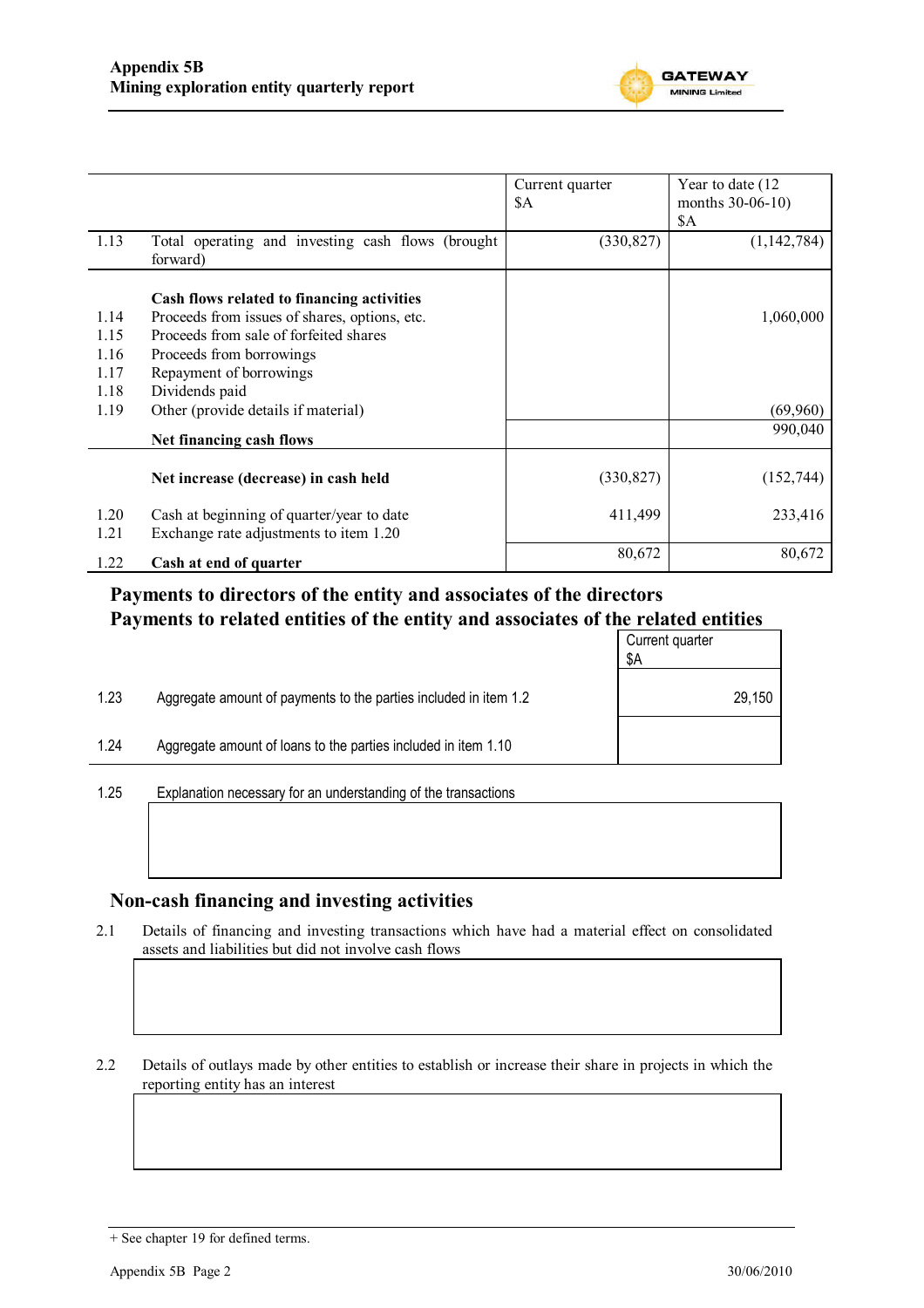

 $\overline{\phantom{a}}$ 

### **Financing facilities available**

*Add notes as necessary for an understanding of the position.*

|     |                             | Amount available<br>\$A'000 | Amount used<br>\$A'000 |
|-----|-----------------------------|-----------------------------|------------------------|
| 3.1 | Loan facilities             |                             |                        |
| 3.2 | Credit standby arrangements |                             |                        |
|     |                             |                             |                        |

### **Estimated cash outflows for next quarter**

|     | <b>Total</b>               | 150,000 |
|-----|----------------------------|---------|
| 4.2 | Development                |         |
| 4.1 | Exploration and evaluation | 150,000 |
|     |                            | \$A     |
|     |                            |         |

## **Reconciliation of cash**

| Reconciliation of cash at the end of the quarter (as<br>shown in the consolidated statement of cash flows) to<br>the related items in the accounts is as follows. |                                           | Current quarter<br>\$A | Previous quarter<br>\$A |
|-------------------------------------------------------------------------------------------------------------------------------------------------------------------|-------------------------------------------|------------------------|-------------------------|
| 5.1                                                                                                                                                               | Cash on hand and at bank                  | 80,672                 | 80,672                  |
| 5.2                                                                                                                                                               | Deposits at call                          |                        |                         |
| 5.3                                                                                                                                                               | Bank overdraft                            |                        |                         |
| 5.4                                                                                                                                                               | Other (provide details)                   |                        |                         |
|                                                                                                                                                                   | Total: cash at end of quarter (item 1.22) | 80,672                 | 80,672                  |

### **Changes in interests in mining tenements**

|     |                                                                     | Tenement reference                                                                                                              | Nature of<br>interest<br>(note (2)) | Interest at<br>beginning<br>of quarter | Interest at<br>end of<br>quarter |
|-----|---------------------------------------------------------------------|---------------------------------------------------------------------------------------------------------------------------------|-------------------------------------|----------------------------------------|----------------------------------|
| 6.1 | Interests in mining<br>tenements relinquished,<br>reduced or lapsed | P53/1325 to 1329,<br>P57/1132, 1156 to<br>1162, 1165, 1166<br>P53/1303 to 1306,<br>P57/1133, 1136, 1163,<br>1164, 1167 to 1170, |                                     | 75%<br>$100\%$                         | 0%<br>$0\%$                      |
| 6.2 | Interests in mining<br>tenements acquired or<br>increased           |                                                                                                                                 |                                     |                                        |                                  |

<sup>+</sup> See chapter 19 for defined terms.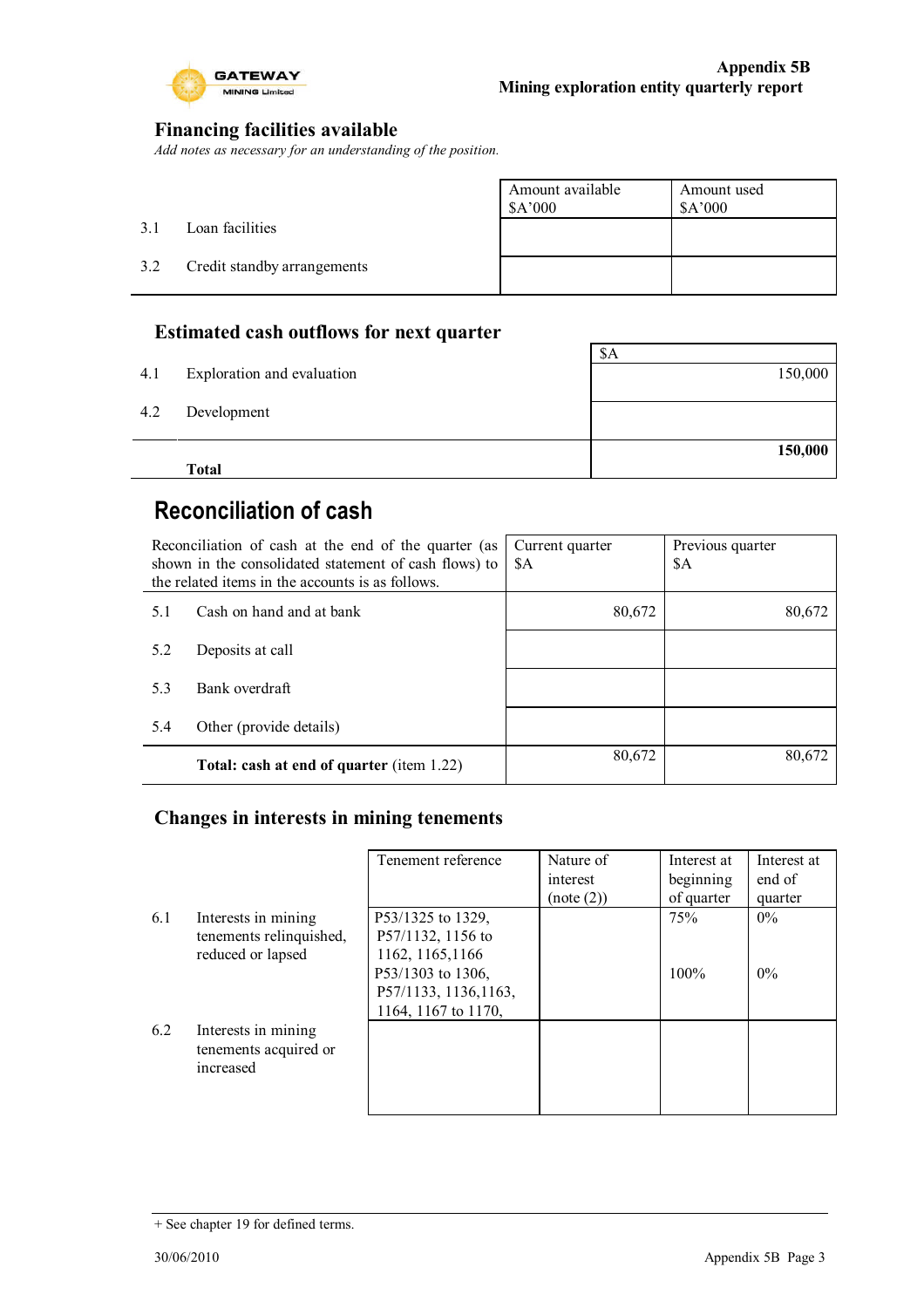

#### **Issued and quoted securities at end of current quarter**

*Description includes rate of interest and any redemption or conversion rights together with prices and dates.*

|      |                                         | Total number | Number quoted | Issue price per    | Amount paid up per    |
|------|-----------------------------------------|--------------|---------------|--------------------|-----------------------|
|      |                                         |              |               | security (see note | security (see note 3) |
| 7.1  | Preference                              |              |               | $3)$ (cents)       | (cents)               |
|      | <sup>+</sup> securities                 |              |               |                    |                       |
|      | (description)                           |              |               |                    |                       |
| 7.2  | Changes during                          |              |               |                    |                       |
|      | quarter                                 |              |               |                    |                       |
|      | (a) Increases<br>through issues         |              |               |                    |                       |
|      | (b) Decreases                           |              |               |                    |                       |
|      | through returns of                      |              |               |                    |                       |
|      | capital, buy-                           |              |               |                    |                       |
|      | backs,                                  |              |               |                    |                       |
|      | redemptions                             |              |               |                    |                       |
| 7.3  | <sup>+</sup> Ordinary<br>securities     | 123,372,962  | 123,372,962   |                    |                       |
|      |                                         |              |               |                    |                       |
| 7.4  | Changes during                          |              |               |                    |                       |
|      | quarter                                 |              |               |                    |                       |
|      | (a) Increases                           |              |               |                    |                       |
|      | through issues                          |              |               |                    |                       |
|      | (b) Decreases<br>through returns of     |              |               |                    |                       |
|      | capital, buy-backs                      |              |               |                    |                       |
| 7.5  | <sup>+</sup> Convertible                |              |               |                    |                       |
|      | debt securities                         |              |               |                    |                       |
|      | (description)                           |              |               |                    |                       |
| 7.6  | Changes during                          |              |               |                    |                       |
|      | quarter<br>(a) Increases                |              |               |                    |                       |
|      | through issues                          |              |               |                    |                       |
|      | (b) Decreases                           |              |               |                    |                       |
|      | through securities                      |              |               |                    |                       |
|      | matured,                                |              |               |                    |                       |
|      | converted                               |              |               |                    |                       |
| 7.7  | <b>Options</b><br>(description and      |              |               | Exercise price     | Expiry date           |
|      | conversion factor)                      | 4,000,000    |               | 30 cents           | 30 November 2011      |
|      |                                         | 6,250,000    |               | 15 cents           | 30 June 2011          |
|      |                                         | 7,000,000    |               | 10 cents           | 7 October 2011        |
|      | Issued during                           |              |               |                    |                       |
| 7.8  | quarter                                 |              |               |                    |                       |
| 7.9  | <b>Exercised</b> during                 |              |               |                    |                       |
|      | quarter                                 |              |               |                    |                       |
| 7.10 | Expired during                          |              |               |                    |                       |
|      | quarter                                 |              |               |                    |                       |
| 7.11 | <b>Debentures</b>                       |              |               |                    |                       |
| 7.12 | (totals only)<br><b>Unsecured notes</b> |              |               |                    |                       |
|      | (totals only)                           |              |               |                    |                       |
|      |                                         |              |               |                    |                       |

<sup>+</sup> See chapter 19 for defined terms.